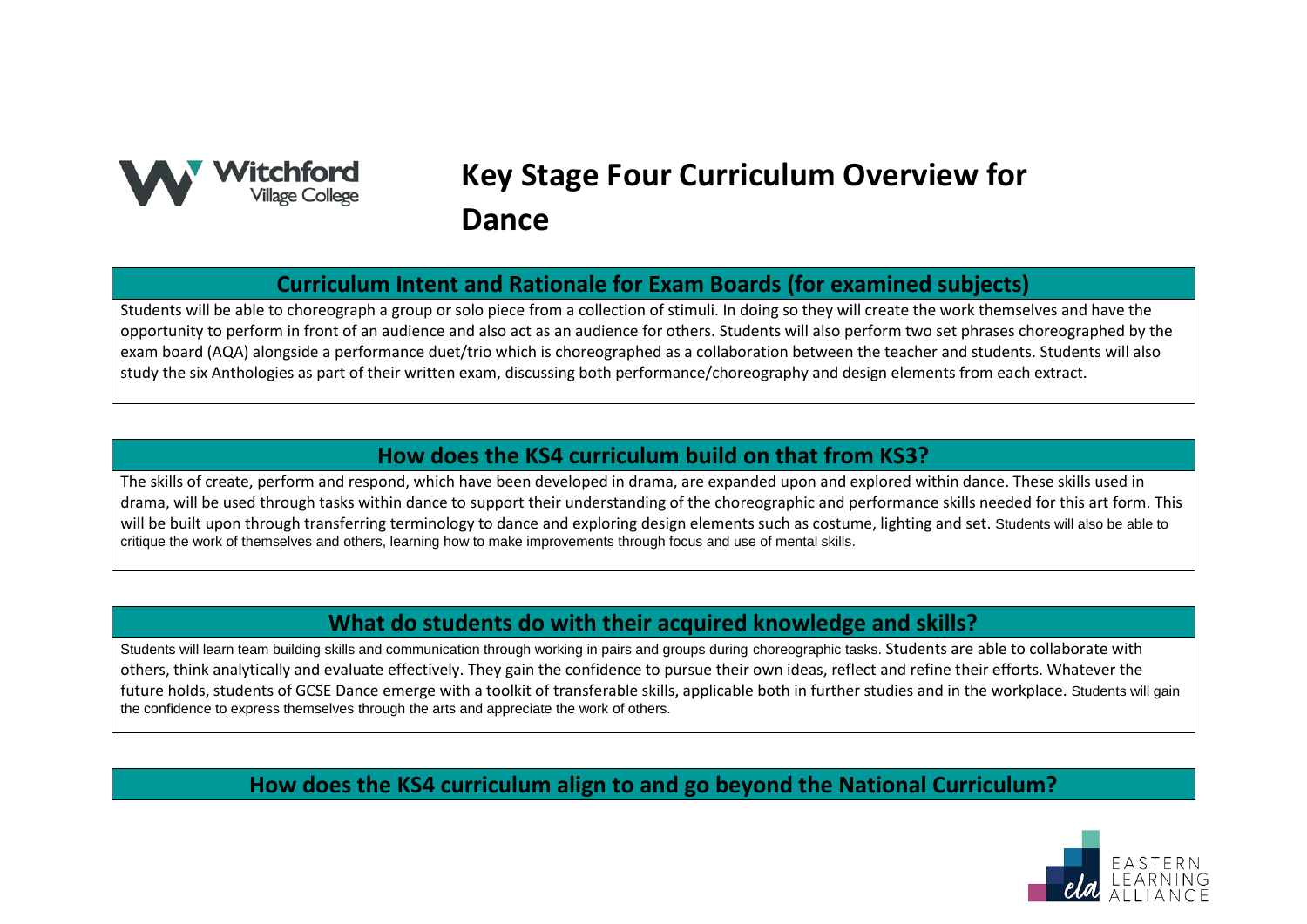Dance comes under Physical Education in the National Curriculum and this requires students to improve their technique and performance of physical activities. At KS4 All students develop their performance and mental skills allowing them to not only improve their own technique, but analyse themselves and others. Students will then take these skills further to choreograph their own performance.

| What new knowledge are students taught? |                                                                                                                                                                                                                                              |                                                                                                                                                                                                                                                                                                       |
|-----------------------------------------|----------------------------------------------------------------------------------------------------------------------------------------------------------------------------------------------------------------------------------------------|-------------------------------------------------------------------------------------------------------------------------------------------------------------------------------------------------------------------------------------------------------------------------------------------------------|
| Term                                    | Year 10                                                                                                                                                                                                                                      | Year 11                                                                                                                                                                                                                                                                                               |
| Autumn                                  | Students will have an appreciation for dance as an art form alongside<br>understanding the skills for performance and choreography.                                                                                                          | Students will have an appreciation for themselves as a dancer and<br>understand how their use of performance and choreographic skills<br>contributes to supporting choreographic intentions.                                                                                                          |
|                                         | Performance-Students understand the importance of warming up and<br>cooling down as well as safe working practise.                                                                                                                           | Performance-Students will complete their performance trio, which was<br>workshopped at the end of Year 10 alongside completing the set                                                                                                                                                                |
|                                         | Choreography-Students will understand the basic choreographic skills;<br>Action, Space, Dynamics and Relationships and apply this to the<br>choreographic devise motif and motif development.                                                | phrases BREATHE and SHIFT. These will be performed in exam<br>conditions at the end of the autumn term.                                                                                                                                                                                               |
|                                         | Appreciation-Students will explore both theoretically and practically the<br>dance Anthology A Linha Curva and Shadows. Discussing the use of set,<br>costume, lighting, movement and aural setting to support a choreographic<br>intention. | Choreography- Students will demonstrate the use of choreographic<br>skills through their collaboration on the performance duet/trio.<br>Students will demonstrate the use of motif/development, ASDR and<br>have clear understanding of the use of climax and highlights when<br>structuring a dance. |
|                                         | Assessment-Students will combine their skills as a performer and<br>choreographer to collaborate on a performance piece for the Christmas<br>concert.                                                                                        | Appreciation-Students will explore Section A and B of the exam paper<br>demonstrating their understanding of creating choreography, safety in<br>the dance space and terminology.                                                                                                                     |
|                                         | This supports our 4 C's, building CONFIDENCE, creating a rehearsal<br>CULTURE, CHALLENGING skills and CELEBRATING                                                                                                                            | Assessment-Students will be examined on their performance of both<br>set phrases and performance duet/trio which will complete 30% of their<br>GCSE.                                                                                                                                                  |
| Spring                                  | Students will develop on from their skills for both performance and<br>choreography by putting these into practise with a short choreographic<br>task and learning the Set Phrase Breathe.                                                   | Students will demonstrate their skills gained as a choreographer<br>creating either a solo or a group piece from a given stimulus by AQA.                                                                                                                                                             |
|                                         | Performance-Students will break down the use of physical skills and how<br>we can develop these through workshops on the set phrase Breathe<br>choreographed by AQA. They will also collaborate with the teacher to                          | Performance-Students will explore the use of physical, technical and<br>expressive skills when performing their choreography and demonstrate<br>how this enhances a performance.                                                                                                                      |
|                                         | create a performance piece for the summer dance concert.                                                                                                                                                                                     | Choreography-Students will create a piece of choreography as either a<br>solo or group piece for their final 30% of practical work for AQA. This                                                                                                                                                      |

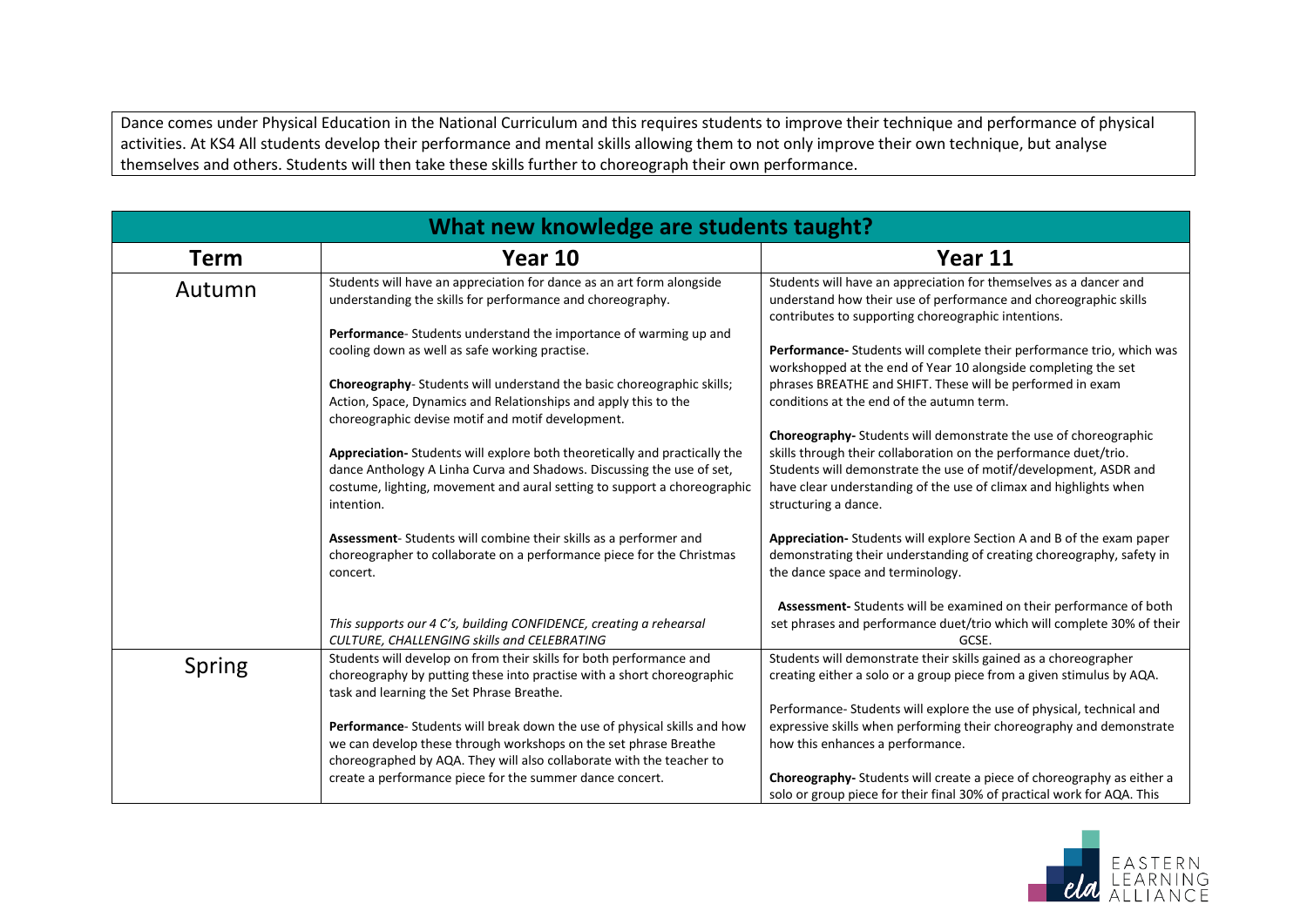|        | Choreography- Students will expand on their knowledge of the<br>choreographic skills by applying these to a choreographic intention and<br>collaboration with the teacher. Students will explore how we create an<br>intention from a starting point and use ASDR and other choreographic<br>devices to support this.<br>Appreciation-Students will explore both theoretically and practically the<br>dance Emancipation of Expressionism and Infra. Discussing the use of set,<br>costume, lighting, movement and aural setting to support a choreographic<br>intention.<br>Assessment- Students will complete a mock assessment for the set phrase<br>Breathe. Students will also perform their choreography task from a given<br>stimulus.                                                                                                                                                                                                                                                                        | will also involve creating programme notes to support their<br>choreographic intention.<br>Appreciation-Students will reflect back on the six anthologies studied<br>last year. Students will discuss these through exam questions and show<br>an understanding of the similarities and differences within the dances<br>and how different features support our understanding of the dance.<br>Assessment- Students will be examined on their choreography, which<br>will complete the 60% practical work of their GCSE.                                                                                                                                                                                                                                                                                                                                                                                                                                                                                                       |
|--------|----------------------------------------------------------------------------------------------------------------------------------------------------------------------------------------------------------------------------------------------------------------------------------------------------------------------------------------------------------------------------------------------------------------------------------------------------------------------------------------------------------------------------------------------------------------------------------------------------------------------------------------------------------------------------------------------------------------------------------------------------------------------------------------------------------------------------------------------------------------------------------------------------------------------------------------------------------------------------------------------------------------------|--------------------------------------------------------------------------------------------------------------------------------------------------------------------------------------------------------------------------------------------------------------------------------------------------------------------------------------------------------------------------------------------------------------------------------------------------------------------------------------------------------------------------------------------------------------------------------------------------------------------------------------------------------------------------------------------------------------------------------------------------------------------------------------------------------------------------------------------------------------------------------------------------------------------------------------------------------------------------------------------------------------------------------|
| Summer | Students will demonstrate their knowledge gained this year to collaborate<br>on a performance duet/trio. This will explore the use of motif<br>development from the set phrases SHIFT and FLUX.<br>Performance: Students will work on mental skills in preparation for a<br>performance, alongside technique and expressive skills in preparation for<br>their performance trio.<br>Choreography: Students will explore the use of spatial design and<br>relationships when using choreographic devices to collaborate on the<br>performance duet and trio.<br>Appreciation: Students will explore both theoretically and practically the<br>dance Within Her Eyes and Artificial Things. Discussing the use of set,<br>costume, lighting, movement and aural setting to support a choreographic<br>intention. This will have a practical element as homework create a dance<br>for camera project inspired by Within Her Eyes.<br>Assessment: Students will complete a written mock paper at the end of<br>vear 10. | Students will focus solely this term on dance appreciation in<br>preparation for their written exam.<br>"Through written communication and use of appropriate terminology,<br>students must be able to critically analyse, interpret and evaluate their<br>own work in performance and choreography and demonstrate their<br>knowledge and understanding of professional practice in the six set<br>works in the GCSE Dance anthology."<br>Page 17 GCSE Dance specification.<br>Component 2 - Critical appreciation. Section A,B & C<br>Emancipation of Expressionism by Kendrick H2O Sandy<br><b>Artificial Things by Lucy Bennett</b><br>Shadows by Christopher Bruce.<br>A Linha Curva by Itzik Galili<br>Infra by Wayne McGregor.<br>Within Her Eyes by James Cousins.<br>Section C - GCSE Dance Anthology - consolidate all learning to analyse,<br>evaluate and identify similarities and differences in the works.<br>Developing further the ability to explain and justify opinions with<br>reasoning about the works. |